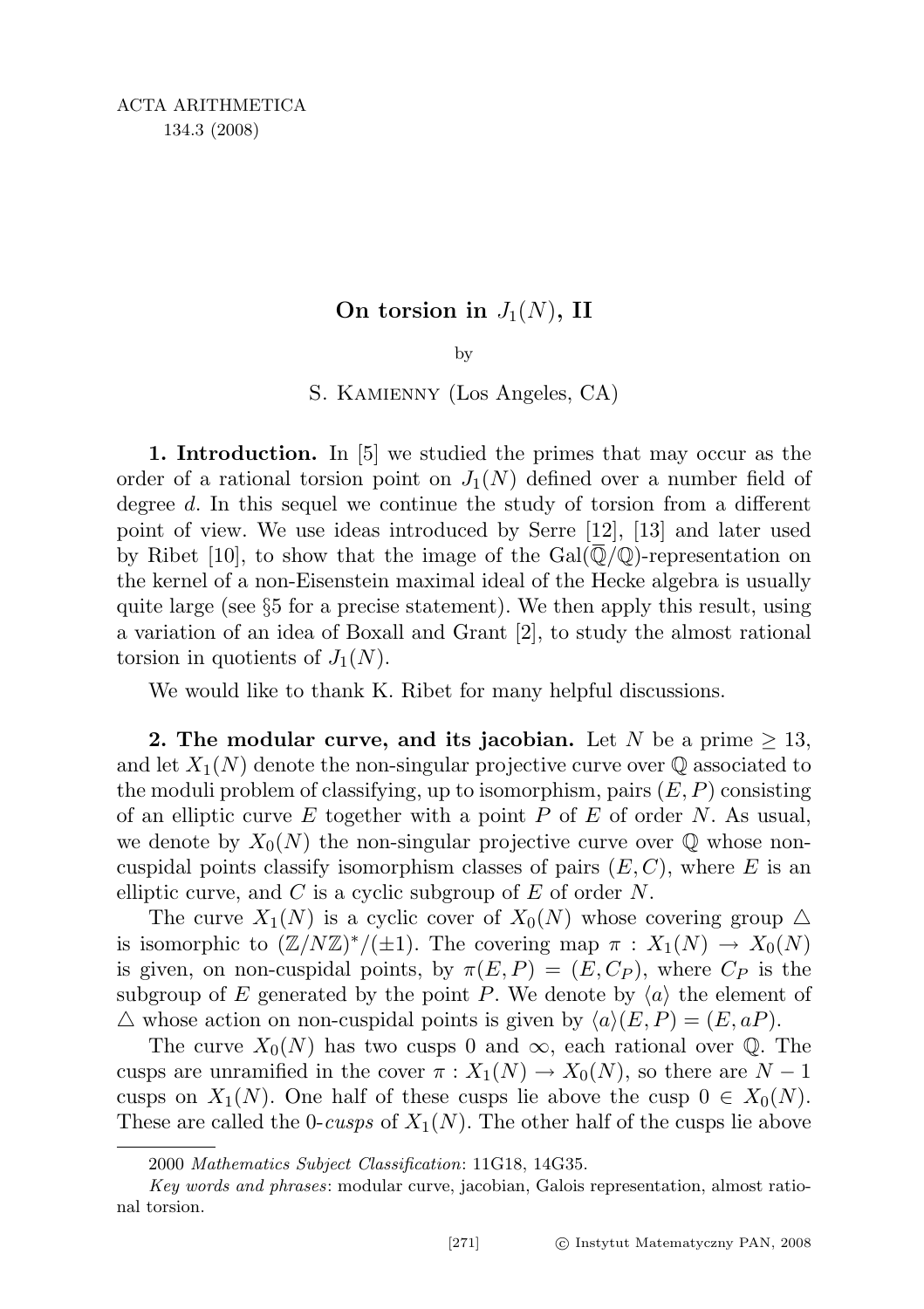the cusp  $\infty \in X_0(N)$ . We call these the  $\infty$ -cusps of  $X_1(N)$ . We work with a model of  $X_1(N)$  in which the 0-cusps are Q-rational, while the  $\infty$ -cusps are rational in  $\mathbb{Q}(\zeta_N)^+$ , the maximal totally real subfield of  $\mathbb{Q}(\zeta_N)$ .

We denote by  $J_1(N)$  (respectively,  $J_0(N)$ ) the jacobian of the modular curve  $X_1(N)$  (respectively,  $X_0(N)$ ). The abelian variety  $J_0(N)$  is semi-stable over  $\mathbb Q$  with bad reduction only at the prime N. The abelian variety  $J_1(N)$ also has good reduction away from  $N$ , and the quotient abelian variety  $A = J_1(N)/\pi^*(J_0(N))$  attains everywhere good reduction over the field  $\mathbb{Q}(\zeta_N)^+$ . We can actually do a bit better than this. If  $d > 1$  is a divisor of  $(N-1)/2$ , we let  $J_d$  denote the quotient (by a connected subvariety) of  $J_1(N)$  associated to weight two newforms on  $\Gamma_1(N)$  whose nebentypus character has order d. Then  $J_d$  attains everywhere good reduction over the unique subfield  $\mathbb{Q}_d$  of  $\mathbb{Q}(\zeta_N)^+$  whose degree over  $\mathbb Q$  is d.

We embed  $X_1(N)$  into  $J_1(N)$ , sending a 0-cusp to  $0 \in J_1(N)$ . The divisor classes supported only at the 0-cusps generate a finite subgroup C of  $J_1(N)$ of order  $M = N \cdot \prod_{i=1}^{n} (1/2) \cdot B_{2,\varepsilon}$  (see [6]), where the product is taken over all even characters  $\varepsilon$  of  $(\mathbb{Z}/N\mathbb{Z})^*$ . The prime-to-2 part of the group  $J_1(N)(\mathbb{Q})_{\text{tors}}$ has order equal to the largest odd divisor of  $M$  (see [5]). The divisor classes supported only at the  $\infty$ -cusps also generate a subgroup  $C^*$  of order M. The points of this group are rational in  $\mathbb{Q}(\zeta_N)^+$ .

**3. The Hecke operators.** The standard Hecke operators  $T_{\ell}$  ( $\ell$  a prime  $\neq N$ ) and  $U_N$  act as correspondences on the curve  $X_1(N)$ . They thus induce endomorphisms of the jacobian  $J_1(N)$ . We define the Hecke algebra T to be the ring of endomorphisms of  $J_1(N)$  generated over  $\mathbb Z$  by the  $T_\ell, U_N$ , and  $\triangle$ . It is a commutative ring of finite type over Z, and all of its elements are defined over Q. The Hecke algebra T induces an algebra (again denoted by  $\mathbb{T}$ ) of endomorphisms of the quotients  $J_d$ .

Since  $J_1(N)$  and  $J_d$  have good reduction away from the prime N, their Néron models  $\mathcal{J}_{/S}$  and  $\mathcal{J}_{d/S}$  over  $S = \text{Spec } \mathbb{Z}[1/N]$  are abelian schemes; we denote their fibers at  $\ell$  by  $\mathcal{J}_{/F_{\ell}}$ , and  $\mathcal{J}_{d/F_{\ell}}$ , respectively. The fibers  $\mathcal{J}_{/F_{\ell}}$  and  $\mathcal{J}_{d/F_{\ell}}$  inherit an action of the appropriate Hecke algebra  $\mathbb T$  from the induced action of  $\mathbb T$  on the Néron models. The Eichler–Shimura relation (see [14])

$$
T_{\ell} = \text{ Frob}_{\ell} + \ell \langle \ell \rangle / \text{Frob}_{\ell}
$$

holds in  $\text{End}(\mathcal{J}_{/F_{\ell}})$  (respectively,  $\text{End}(\mathcal{J}_{d/F_{\ell}})$ ). We can, as usual, lift this relation to the *p*-divisible group  $J_p(\overline{Q})$  (respectively,  $(J_d)_p(\overline{Q})$ ), where *p* is any prime  $\neq \ell, N$  as well as to any étale subgroup of  $J_{\ell}(\overline{Q})$ . Of course, in the lifted relation, Frob<sub>l</sub> is any l-Frobenius automorphism in Gal( $\overline{\mathbb{Q}}/\mathbb{Q}$ ).

4. Maximal ideals of the Hecke algebra. The Hecke algebra  $\mathbb T$  preserves the cuspidal groups C and  $C^*$ . The Eisenstein ideal I (respectively,  $I^*$ )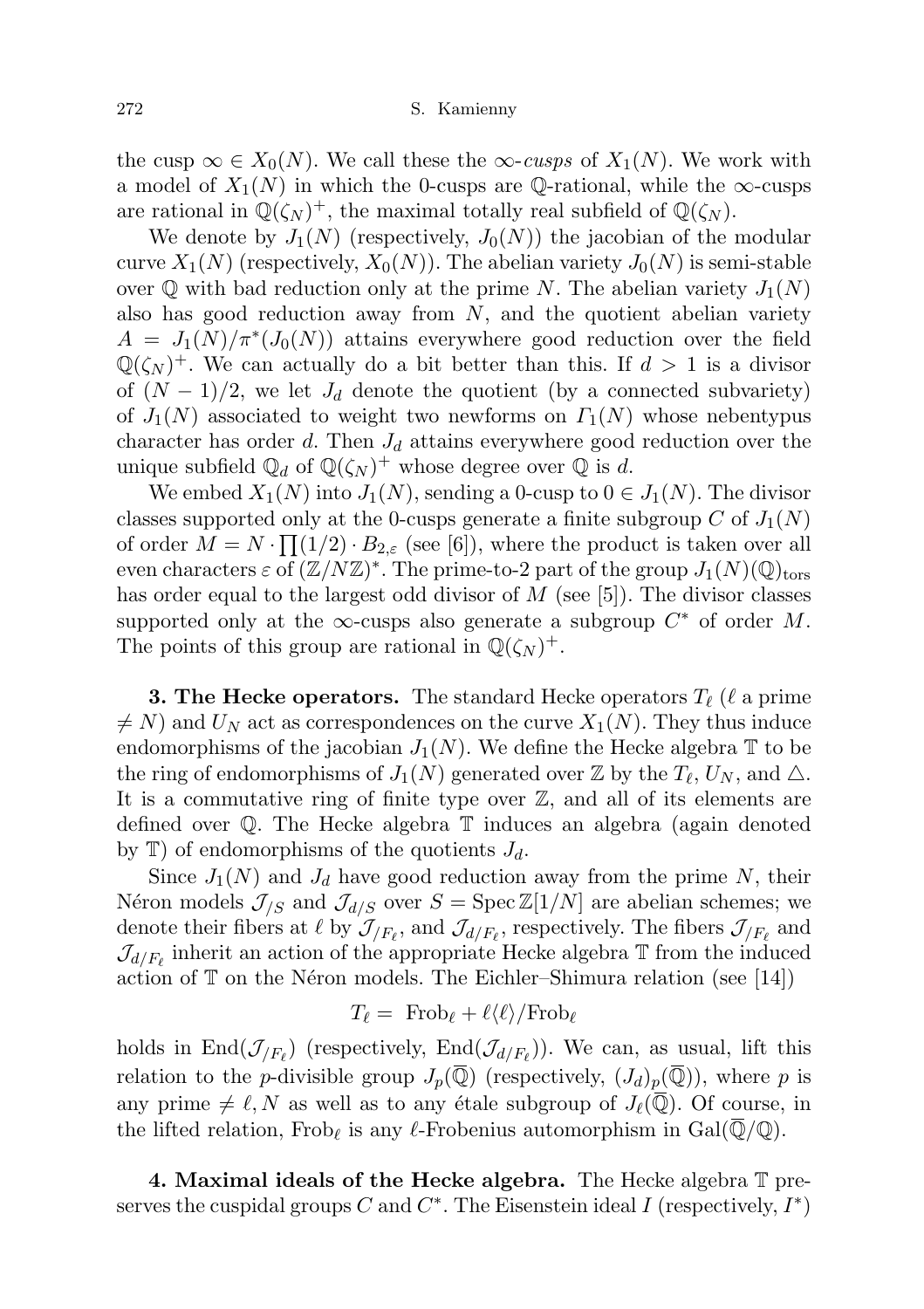is the annihilator in  $\mathbb T$  of C (respectively,  $C^*$ ). It contains all elements of the form  $T_{\ell} - (1 + \ell \langle \ell \rangle)$ , for all  $\ell \neq N$  (respectively,  $T_{\ell} - (\ell + \langle \ell \rangle)$ ). The maximal ideals  $\mathcal M$  of  $\overline{\mathbb T}$  in the support of  $I$  or  $I^*$  are called *Eisenstein primes*. The residue characteristics of the Eisenstein primes are precisely the prime divisors of the order  $M$  of the cuspidal group  $C$ . There are clearly only a finite number of such ideals, and they are easily distinguished from the non-Eisenstein primes. A consequence of  $[5]$  is that if P is a Q-rational torsion point in  $J_1(N)$  of prime order  $p > 2$  then p is a divisor of M, and P is cuspidal, i.e.,  $P$  is annihilated by an Eisenstein prime.

From now on we write J for one of  $J_1(N)_{\text{O}}$  or  $J_{d/\text{O}}$ . We will mostly be concerned with non-Eisenstein maximal ideals of the appropriate Hecke algebra  $\mathbb T$ . If M is such an ideal we assume that M is unramified in  $\mathbb T$ . The set of ramified maximal ideals is finite, and is easily computable. The next proposition is well known (see [4], for example).

PROPOSITION 4.1. Let M be an unramified prime of  $\mathbb T$  of residue characteristic p, and let  $\mathbb F$  be the residue field  $\mathbb T/\mathcal M$ . Then the following hold:

- (1) The M-adic Tate module Ta(M) is free of rank two over the M-adic completion  $\mathbb{T}_M$ .
- (2) The kernel  $J[\mathcal{M}]$  is free of rank two over  $\mathbb{F}$ .
- (3) If all primes  $\mathcal N$  of  $\mathbb T$  of residue characteristic p are unramified then  $\mathbb{T} \otimes \mathbb{Z}_p \approx \prod \mathbb{T}_{\mathcal{N}}$ , where the product is taken over all maximal ideals  $\mathcal{N} \mid p.$
- (4) If all primes  $\mathcal N$  of  $\mathbb T$  of residue characteristic p are unramified then  $\mathbb{T}/p\mathbb{T} \approx \prod \mathbb{T}/\mathcal{N}$ , where the product is taken over all maximal ideals  $\mathcal{N} \mid p$ .

**5. Galois representations.** In the following we assume that  $\mathcal{M}$  is an unramified, non-Eisenstein maximal ideal of T. We also assume that the residue characteristic p of M is  $> 5$ , and  $\neq N$ . We write J[M] for the group of M-torsion points of J, and  $\varrho_{\mathcal{M}} : \text{Gal}(\overline{\mathbb{Q}}/\mathbb{Q}) \to \text{GL}_2(\mathbb{F})$  for the representation giving the natural action of the absolute Galois group on the  $M$ -torsion points of  $J$ .

PROPOSITION 5.1. The above assumptions about  $M$  and  $p$  imply that the representation  $\rho_M$  is irreducible.

*Proof.* We may assume that M is not an ideal of the Hecke algebra  $\mathbb T$ associated to  $J_0(N)$  since Mazur [7] has proved the irreducibility in this case. Now, if  $J[\mathcal{M}]$  is reducible, we let  $\mathcal L$  be a line fixed by  $Gal(\overline{\mathbb{Q}}/\mathbb{Q})$ . We let  $\mathcal O$  be the ring of integers of  $\mathbb Q(\zeta_N)^+$ , and let  $\mathcal J_{/\mathcal O}$  be the Néron model of  $J_{\sqrt{\mathbb{Q}}(\zeta_N)^+}$  over Spec  $\mathcal{O}$ . Let  $\mathcal G$  be the Zariski closure of  $\mathcal L$  in the kernel of  $\mathcal M$ on  $\mathcal{J}_{/\mathcal{O}}$ . Then it follows from [8] that G is either  $(\mathbb{Z}/p\mathbb{Z})^f$  $\int_{\mathcal{O}}^{f}$  or  $(\mu_p)_{\ell}^{f}$  $\int_{\mathcal{O}}^{J}$ , where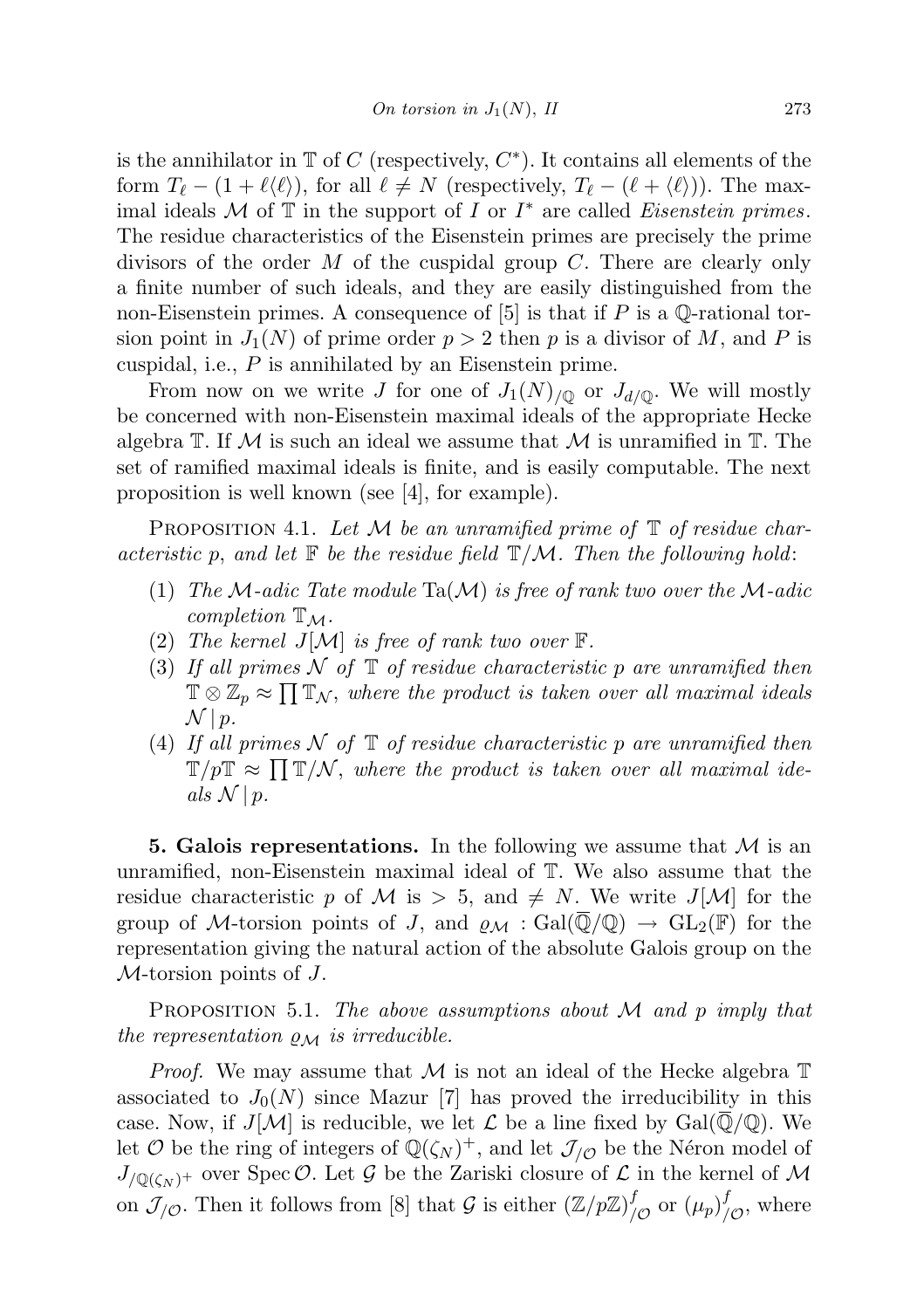f is the residue class degree of M. In either case the arguments of  $[5]$  show that  $M$  is Eisenstein, contrary to assumption.

The Eichler–Shimura relation shows that  $\det(\varrho_{\mathcal{M}}(\mathrm{Frob}_\ell)) = \ell \cdot \varepsilon(\ell)$ , where  $\varepsilon$  is an even character of  $(\mathbb{Z}/N\mathbb{Z})^*$  through which  $\Delta$  acts on  $J[\mathcal{M}]$ . It will be important to note that  $\varepsilon$  is unramified outside of N. We may thus view the character det  $\varrho_M : \text{Gal}(\overline{\mathbb{Q}}/\mathbb{Q}) \to F^*$  as the product  $\chi \cdot \varepsilon$ , where  $\chi$  is the  $p$ -cyclotomic character (which is, of course, unramified outside of  $p$ ). Since  $\chi$  is an odd character (i.e.,  $\chi(c) = -1$ , where c is complex conjugation), and  $\varepsilon$  is even, we see that det  $\rho_M$  is also odd.

Now let  $I = I_p$  be a p-inertia subgroup of Gal( $\overline{Q}/Q$ ), and write  $\rho$  for  $\varrho_{\mathcal{M}}$ . The semi-simplification of  $\varrho|_I$  is described by a pair of characters  $\phi, \phi^*$ :  $I \to F^*$ . Since det  $\varrho|_I = \chi$ , the cyclotomic character, we must have  $\phi \cdot \phi^* = \chi$ . Moreover, since the weight (see [13]) of the representation  $\rho$  is 2 it follows that either (1)  $\phi$  or  $\phi^*$  is  $\chi$  (and the other one is trivial), or (2)  $\phi$ ,  $\phi^*$  are the fundamental characters of level two (see [13]). It follows, in either case, that  $\phi^* \cdot \phi^{-1}$  is of order  $p \pm 1$ .

PROPOSITION 5.2. Suppose that the order of  $\varepsilon$  is odd. Assume that M is an unramified, non-Eisenstein maximal ideal of residue characteristic  $p > 5$ . Then the image of  $\rho$  has order divisible by  $p$ .

*Proof.* Let  $G = \rho(\text{Gal}(\overline{\mathbb{Q}}/\mathbb{Q}))$ , and assume that p does not divide the order of G. Let  $\overline{G}$  be the image of G in PGL<sub>2</sub>(F). Since  $p > 5$  we have the following possibilities (see [12]):  $\overline{G}$  is either cyclic, dihedral, or one of the exceptional groups  $S_4$ ,  $A_4$ , or  $A_5$ .

If  $\overline{G}$  is cyclic then G is abelian, which contradicts the irreducibility of  $\rho$ . Thus, the case where  $G$  is cyclic does not occur.

Let  $\overline{I}$  be the image of I in  $\overline{G}$ . Then  $\overline{I}$  is cyclic since it may be viewed as the image of  $\phi^* \cdot \phi^{-1}$  (see [13]), which is a finite subgroup of  $\bar{F}^*$ . Moreover, the order of  $\overline{I}$  is  $p \pm 1$ . If  $p \geq 7$  this rules out the exceptional groups  $S_4$ ,  $A_4$ , and  $A_5$  since none of these groups has an element of order  $p \pm 1$ .

This leaves only the possibility that  $G$  is dihedral. Suppose that this is indeed the case. Let C be the large cyclic subgroup of  $\overline{G}$ . Then  $\overline{I}$  is contained in C since  $\overline{I}$  is cyclic, and of order  $> 2$ . The quadratic extension L of  $\mathbb Q$  corresponding to C is thus unramified at p. It follows that only the prime N can ramify in L, so that L must be the quadratic subfield of  $\mathbb{Q}(\zeta_N)$ . However, since the order of  $\varepsilon$  is odd the ramification degree of N in L must also be odd. Indeed, let d denote the order of  $\varepsilon$ . The module  $J[\mathcal{M}]$  may be realized as a module of torsion points on the quotient  $J_d$ , an abelian variety that attains everywhere good reduction over the field  $\mathbb{Q}_d$ . It follows immediately that the ramification degree of  $N$  must be odd, as claimed. This shows that  $L$  is an everywhere unramified extension of  $\mathbb{Q}$ , which is an obvious contradiction. Thus,  $G$  is not dihedral, and  $p$  must divide the order of the image of  $\varrho$ , as desired.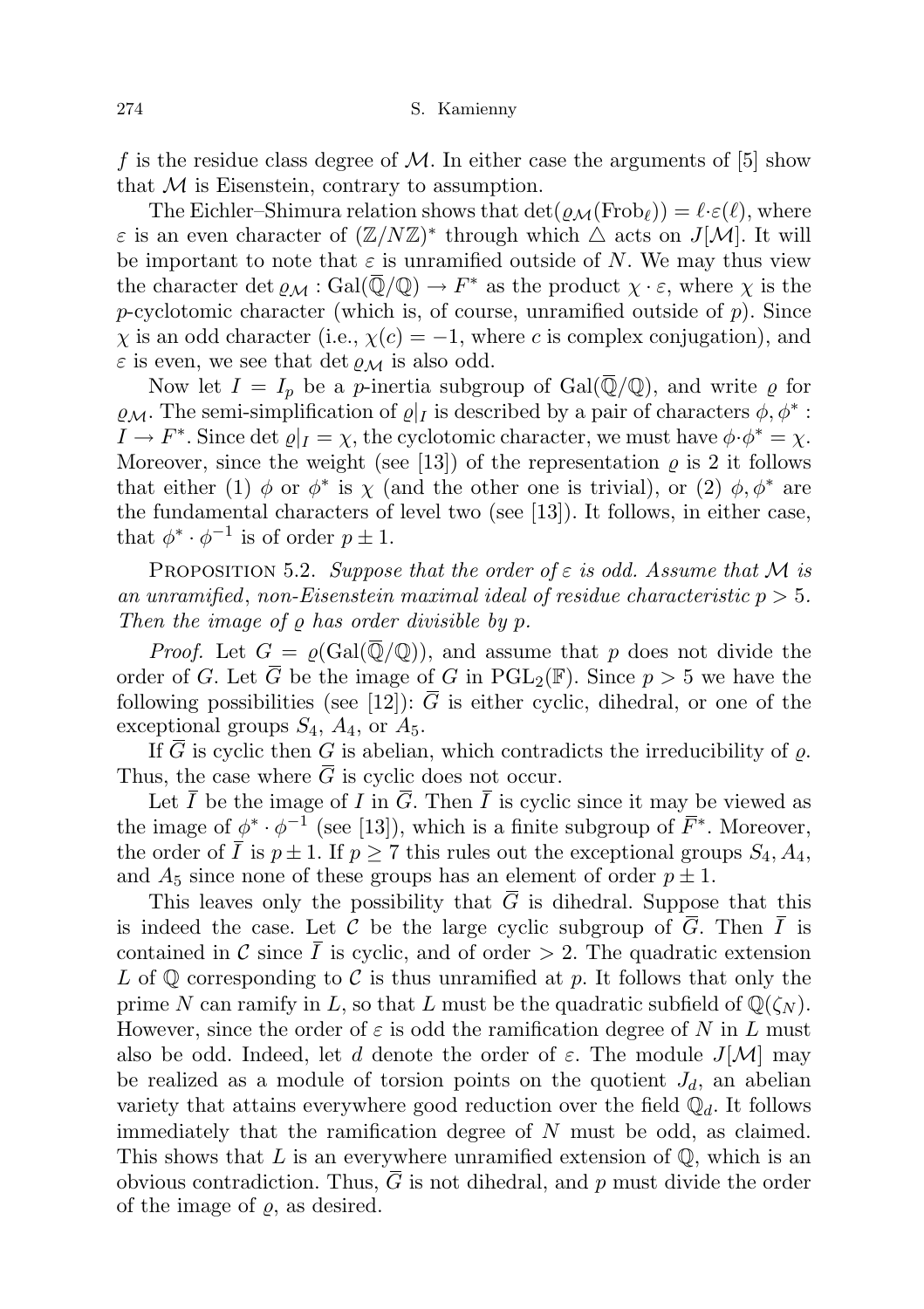REMARK. (1) If the order of  $\varepsilon$  is not divisible by 2 or 3 then we may also include  $p = 5$  in Proposition 5.2 as we can then conclude that the exceptional groups  $S_4$ ,  $A_4$ , and  $A_5$  do not occur. To see this note that  $\overline{G}$  is either  $S_4$ , or  $A_4$  since its order is prime to 5. In fact,  $\overline{G}$  must be  $S_4$  since  $\overline{I}$ must be cyclic of order 4, and  $A_4$  has no elements of order 4. We consider the  $S_3$ -extension K of Q arising from the quotient  $S_3$  of  $S_4$ . Only the primes 5 and N can ramify in  $K$ , and the ramification degree of 5 must be 2. Since the order of  $\varepsilon$  is not divisible by 2 or 3 we see that N must be unramified in K. However, this means that K is an everywhere unramified extension of  $\mathbb{Q}(\sqrt{5})$ , which is impossible since  $\mathbb{Q}(\sqrt{5})$  has class number one.

(2) If the order of  $\varepsilon$  is even then  $N \equiv 1 \pmod{4}$ . In that case the quadratic subfield of  $\mathbb{Q}(\zeta_N)$  is a real quadratic field. If we could show that the action of complex conjugation on the quadratic field L was non-trivial then we would again have a contradiction showing that  $\overline{G}$  cannot be a dihedral group. We can sometimes do this by mimicking [12] as follows. If  $\overline{G}$  is dihedral then  $\rho(G)$  is contained in the normalizer of a Cartan subgroup, but not in the Cartan subgroup itself. If the Cartan subgroup is non-split then complex conjugation c must act non-trivially on L since  $\pm 1$  are the only involutions in a non-split Cartan subgroup (so the image of c in  $\overline{G}$  falls outside of the large cyclic subgroup C). If we can prove that  $\rho(G)$  is never contained in the normalizer of a split Cartan subgroup then we can eliminate the hypothesis, in Proposition 5.2, that the order of  $\varepsilon$  is odd.

COROLLARY 5.3. Let  $M$  be an unramified, non-Eisenstein maximal ideal of  $\mathbb T$  of residue characteristic  $p > 5$ , and  $\neq N$ . Assume that the nebentypus character  $\varepsilon$  associated to M has odd order. If  $\rho$  is the representation of  $Gal(Q/Q)$  on the M-torsion points of J then  $Im(\varrho)$  contains a subgroup isomorphic to  $SL_2(\mathbb{F}_n)$ .

Proof. We closely follow Serre [12, 2.4], and Ribet [10, Corollary 2.3]. Let  $G = \rho(\text{Gal}(\overline{\mathbb{Q}}/\mathbb{Q}))$ , and let  $\sigma \in G$  be an element of order p. If v is a non-zero vector in  $\mathbb{F} \oplus \mathbb{F}$  that is fixed by  $\sigma$  then there is a  $\tau \in G$  such that v and  $\tau v$  form a basis of  $\mathbb{F} \oplus \mathbb{F}$  (since the irreducibility of  $\rho$  means that G cannot fix the one-dimensional subspace spanned by  $v$ ). Then the matrix of  $\varrho$  with respect to the basis  $\{v, \tau v\}$  is of the form  $A(\alpha) = \begin{pmatrix} 1 \\ 0 \end{pmatrix}$  $\mathbf 0$ α  $\binom{\alpha}{1}$ , and the matrix of  $\tau \sigma \tau^{-1}$  is of the form  $B = \begin{pmatrix} 1 \\ 0 \end{pmatrix}$ β 0  $\binom{0}{1}$ . Multiplying by an appropriate scalar we may assume that  $\alpha = 1$ . It is well known that the group generated by  $A(1)$  and B contains  $SL_2(\mathbb{F}_p)$ .

We fix an odd divisor d of  $(N-1)/2$ , and work on the abelian variety  $J_d$ . We write M for a maximal ideal of  $\mathbb{T}$ , and  $\mathbb{T}_M$  for its completion. We continue to assume that M is unramified, so  $\mathbb{T}_M \otimes \mathbb{Q}$  is a finite unramified extension of  $\mathbb{Q}_p$ , and  $\mathbb{T}_\mathcal{M}$  is a discrete valuation ring.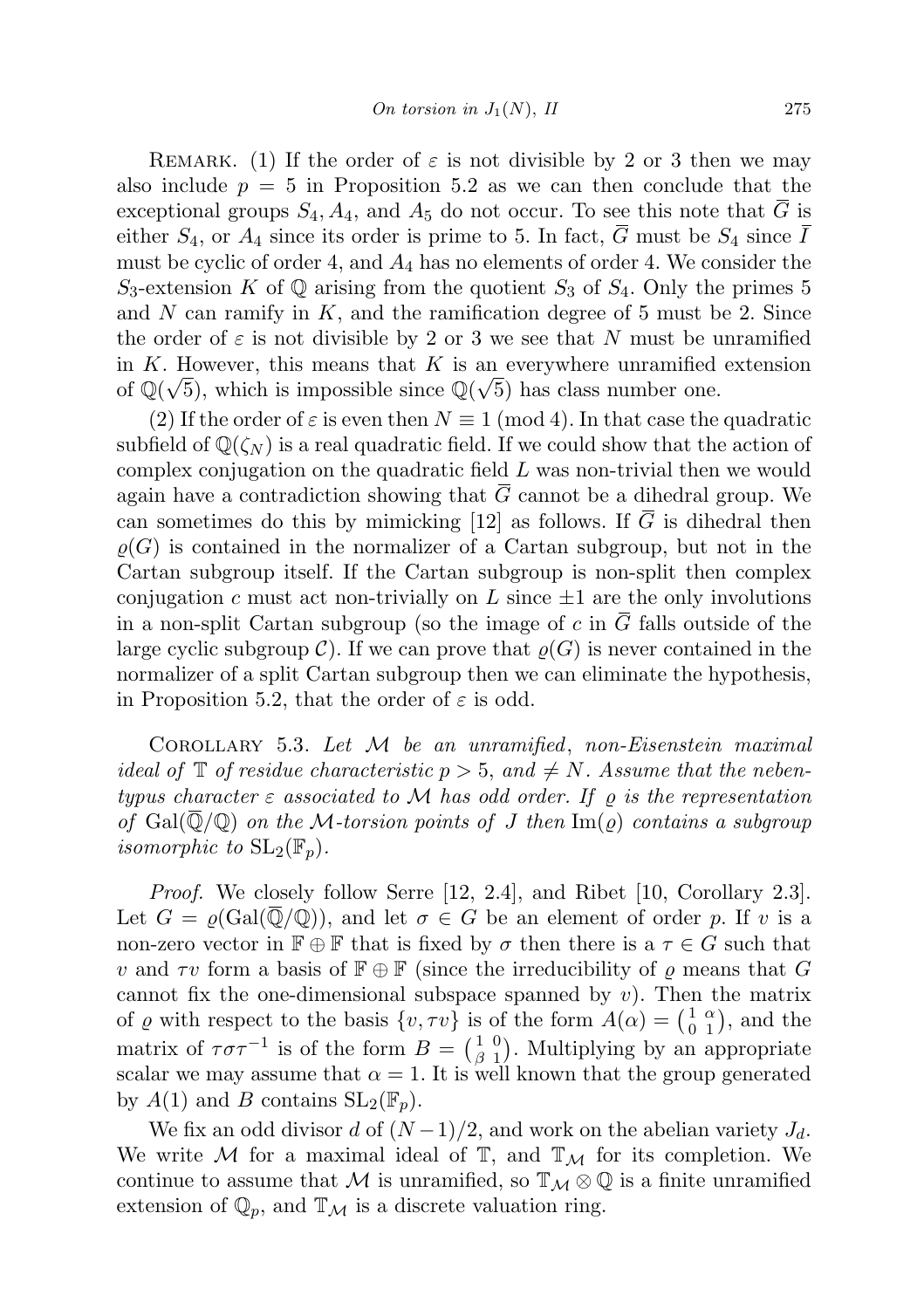We write  $\mathcal{R} = \mathcal{R}_{\mathcal{M}}$  for the representation  $Gal(\overline{\mathbb{Q}}/\mathbb{Q}) \to GL_2(\mathbb{T}_{\mathcal{M}})$  giving the action of Gal $(\overline{Q}/Q)$  on the M-adic Tate module of  $J_d$ . It follows from the Eichler–Shimura relation that the determinant of  $\mathcal R$  is  $\bar\chi\varepsilon$ , where  $\bar\chi$  is the *p*-adic cyclotomic character  $\bar{\chi}$  : Gal( $\bar{\mathbb{Q}}/\mathbb{Q}$ )  $\to \mathbb{Z}_p^*$ , and  $\varepsilon$  is a character cutting out the field  $\mathbb{Q}_d$  ( $\varepsilon$  takes values in an unramified extension of  $\mathbb{Z}_p$ ). Corollary 5.3 implies (as in Lemma 3 of [11, IV-23]) that the image of  $\mathcal R$ contains  $SL_2(\mathbb{Z}_p)$ .

6. Almost rational torsion. Ribet (see [1] and [9]) has introduced the notion of almost rational torsion points on an abelian variety. He used this idea to give a new and beautiful proof of the Manin–Mumford conjecture. It also became immediately useful in proving the conjecture of Coleman, Kaskel, and Ribet (see [3]) that only the cusps and hyperelliptic branch points of  $X_0(N)$  give rise to torsion points when the curve is embedded in its jacobian. We recall the definition and basic properties of almost rational torsion points here. Let A be an abelian variety over a field  $K$ . A point  $P$ in  $A(K)$  is called *almost rational* over K if, for all  $\sigma, \tau \in \text{Gal}(K/K)$ , the equation  $\sigma(P)+\tau(P)=2P$  holds if and only if  $P=\sigma(P)=\tau(P)$ . Certainly, any rational point is almost rational, as is any Galois conjugate of an almost rational point. More important for us is the following.

Lemma 6.1.

- (a) If P is almost rational over K, and  $\sigma \in \text{Gal}(\overline{K}/K)$  is such that  $(\sigma - 1)^2 \cdot P = 0$ , then  $\sigma$  fixes P.
- (b) If L is an extension of K contained in  $\overline{K}$ , and P is almost rational over K, then P is almost rational over L.

*Proof.* (a) To see this one calculates  $(\sigma - 1)^2 \cdot P = \sigma^2(P) - 2\sigma(P) + P = 0$ . Applying  $\sigma^{-1}$  we see that  $\sigma(P) + \sigma^{-1}(P) = 2P$ . Since P is almost rational we must have  $\sigma(P) = \sigma^{-1}(P) = P$ .

(b) is clear from the definition of almost rational.

We wish to describe the primes  $p$  for which there exists an almost rational torsion point of order  $p^{\alpha}$  on  $J_d$ . Let  $S$  be the set of all primes q such that if  $\mathcal M$ is a maximal ideal of T of residue characteristic q then  $\mathcal{R}_{\mathcal{M}}(\text{Gal}(\mathbb{Q}/\mathbb{Q}))$  does not contain  $SL_2(\mathbb{Z}_q)$ . At worst S contains the primes 2, 3, 5, N, the prime divisors of  $M$ , and the residue characteristics of those  $M$  that are ramified in T. Let  $p \notin \mathcal{S}$  be a prime, and suppose that there exists an almost rational point P of order  $p^{\alpha}$  on  $J_d$ . If we write  $\mathcal{R}_p$  for the Gal( $\overline{\mathbb{Q}}/\mathbb{Q}$ )-representation on the p-adic Tate module, then, by the remarks at the end of §5, we know that  $\mathcal{R}_p(\text{Gal}(\overline{\mathbb{Q}}/\mathbb{Q}))$  contains a subgroup G isomorphic to  $\prod \text{SL}_2(\mathbb{Z}_p)$  (for us even  $\prod_{i=1}^{n} SL_2(\mathbb{Z})$  will suffice), where the product is taken over all maximal ideals of  $\mathbb T$  of residue characteristic p. We let K be the extension of  $\mathbb Q$  such that  $\mathcal{R}_p(\text{Gal}(\overline{K}/K)) = G$ .